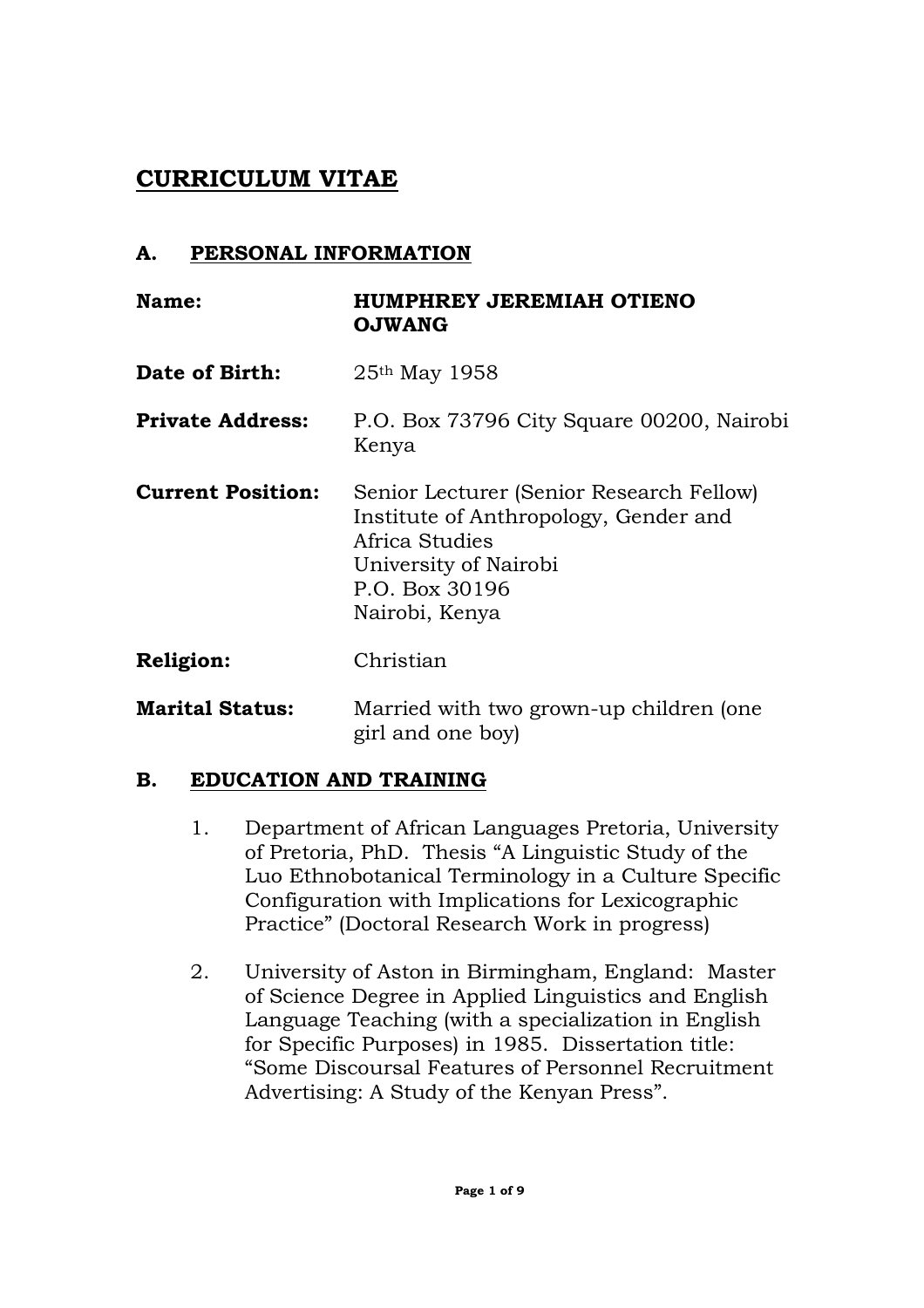- 3. The Nairobi International School of Theology: Post-Graduate Certificate in Cultural Apologetics (1991)
- 4. The Kenya Institute of Management: Diploma in Management Studies. (1982-1983)
- 5. University of Nairobi (Kenyatta University College), Bachelor of Education (Arts) Honours Degree in Linguistics, English Language and Literature. (1978-1981)
- 6. Maseno National School, East African Advanced Certificate of Education: English-Principal; History-Principal; Economics-Principal; and General Paper-Subsidiary (3p+1S) (1976-1977)
- 7. Mbita High School: East African Certificate of Education Division 1 (overall 14 points with 3 distinctions + 5 credits) (1972-1975)
- 8. Kamagambo Primary School: Certificate of Primary Education. (1964-1971)

# **C. WORK/TEACHING EXPERIENCE**

# **UNIVERSITY OF NAIROBI**

- 1. Senior Lecturer/Senior Research Fellow in Linguistics and Anthropology, University of Nairobi, Republic of Kenya (December 1999 to date.
- 2. Lecturer in Linguistics, College of Education and External Studies, University of Nairobi, Republic of Kenya (September 1988 to November 1999)
- 3. Assistant Lecturer in Editorial Services, College of Education and External Studies University of Nairobi, Republic of Kenya (November 1987 to August 1988)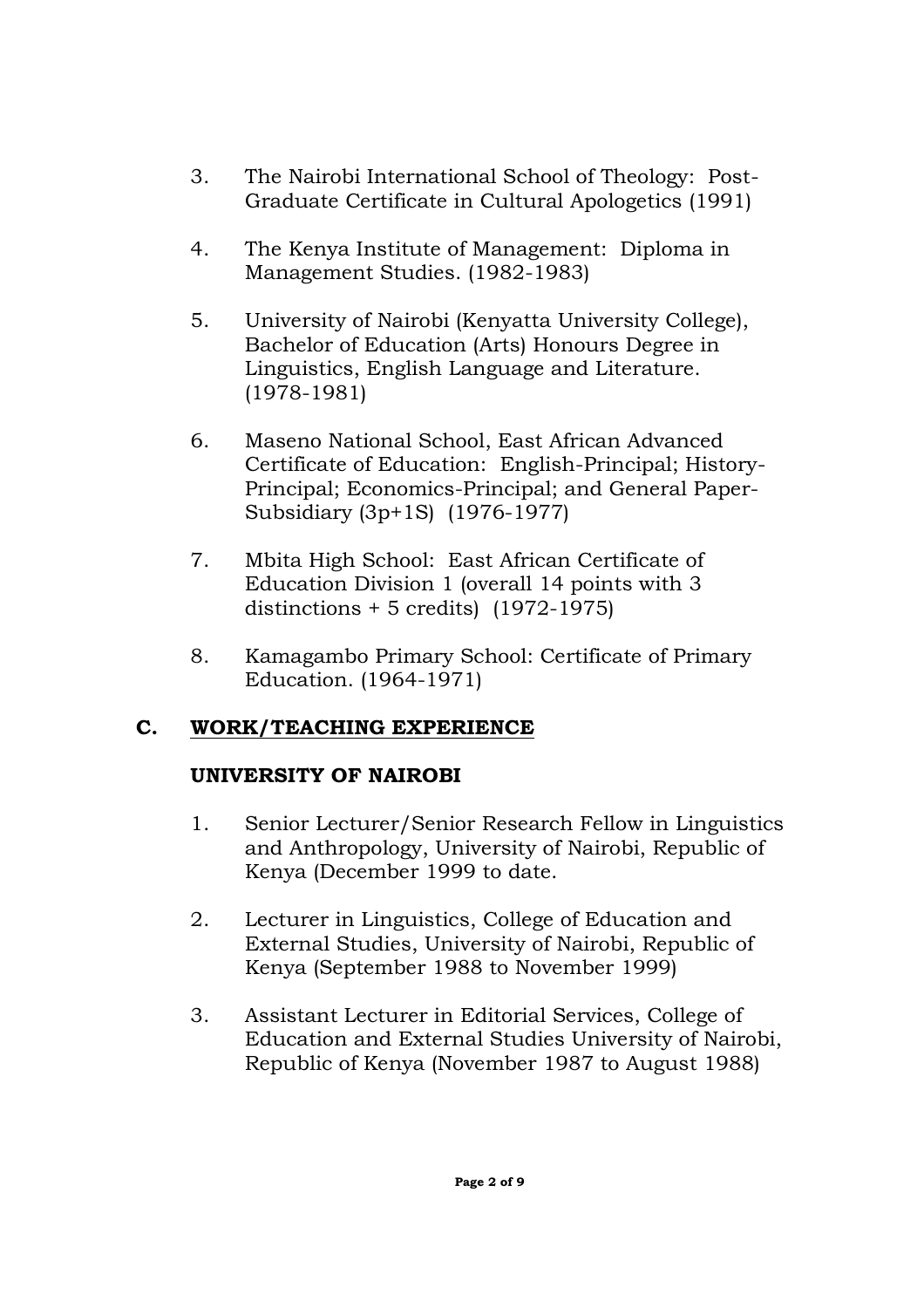## **TEACHERS SERVICE COMMISSION**

- 1. Lecturer in Language and Communication, The Kenya Polytechnic, Nairobi (September 1984 to October 1987)
- 2. Assistant Lecturer in English, Migori Teachers' College, Migori (January 1984 to August 1984)
- 3. Assistant Lecturer in General Studies, The Mombasa Polytechnic, Mombasa (March 1983 to December 1983)
- 4. Graduate Teacher of English and Drama Kisumu Boys' High School, Kisumu (January 1982 to February 1983)
- 5. Graduate Teacher of English and Physical Education, Maseno National School (August 1981 to December 1981)
- 6. Graduate Teacher of English Kisumu Girls High School (July 1981)

## **OFFICE OF THE PRESIDENT: (PROVINCIAL ADMINISTRATION AND INTERNAL SECURITY)**

- 1. Registration Officer (Elections), District Commissioner's Office, Kisumu (July to September 1979)
- 2. Revenue Collector, District Commissioner's Office, Kisumu (December 1977 to August 1978)

# **D. RESEARCH AND SCHOLARLY ACADEMIC AWARDS**

1. German Academic Exchange Service (DAAD) Regional Guest Professor, Department of African Languages, University of Pretoria, Pretoria, Republic of South Africa. (August to November 2003) Subject areas: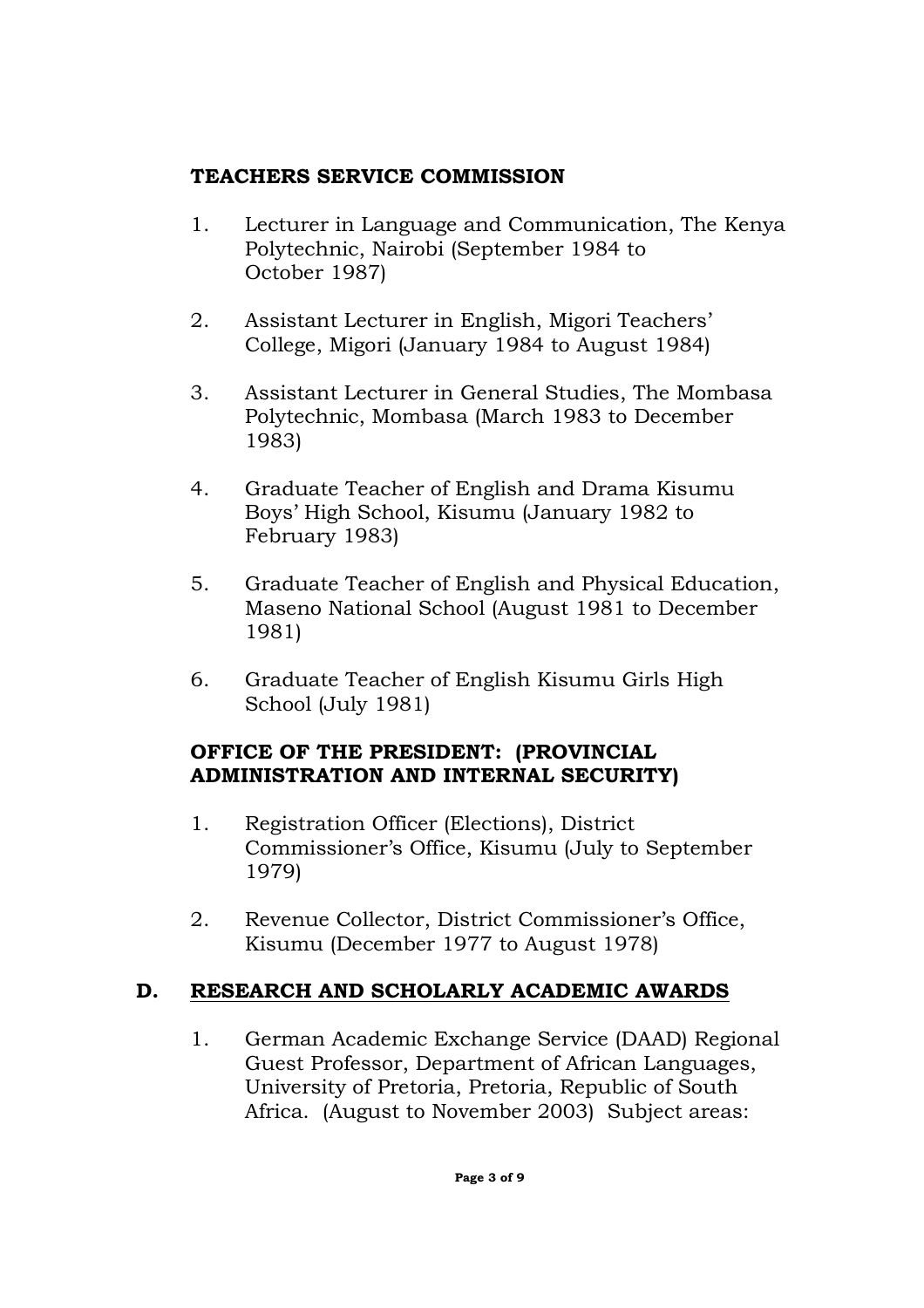Lexicography and Terminology, Language Planning and Language Policy, Translation, Metalanguage and Oral Tradition.

The International Technical Communication Council's: Genuine Activator at Forum 90, Stockholm, August 1990.

Canadian International Development and Research Center (IDRC) as Co-Investigator on project: "The Discourse, Traditional Knowledge and Sustainable Development: The case of Women. Farmers in the Lake District in Kenya and Tanzania" (1994 to 1995)

British Government/Technical Co-operation Programme/British Council Post-Graduate Scholarship (1985 – 1986)

CABIN/CRWRC sponsored HIV/AIDS Educational Tour in Uganda (April to May 2001)

SAGE PHILOSOPHY RESEARCH PROJECT: Co-Investigator with Professor Gail Presby of the Department of Philosophy, University of Detroit – Mercy, U.S.A. who was also a Fullbright Professor in the Department of Philosophy, University of Nairobi, Republic of Kenya (Fieldwork – 1999)

Grant from the All-African of Churches to attend the Association of Third World Studies Conference (1994 and 1995).

### **E. SCHOLARLY WORKS: Papers/Articles/Books**

1. "Toward a Social Philosophy of the African Leviratic Custom: How Luo Marriages Survive Death" in **AFRICAN PHILOSOPHY AT THE THRESHOLD OF THE NEW MILLENIUM** pp 58 – 77.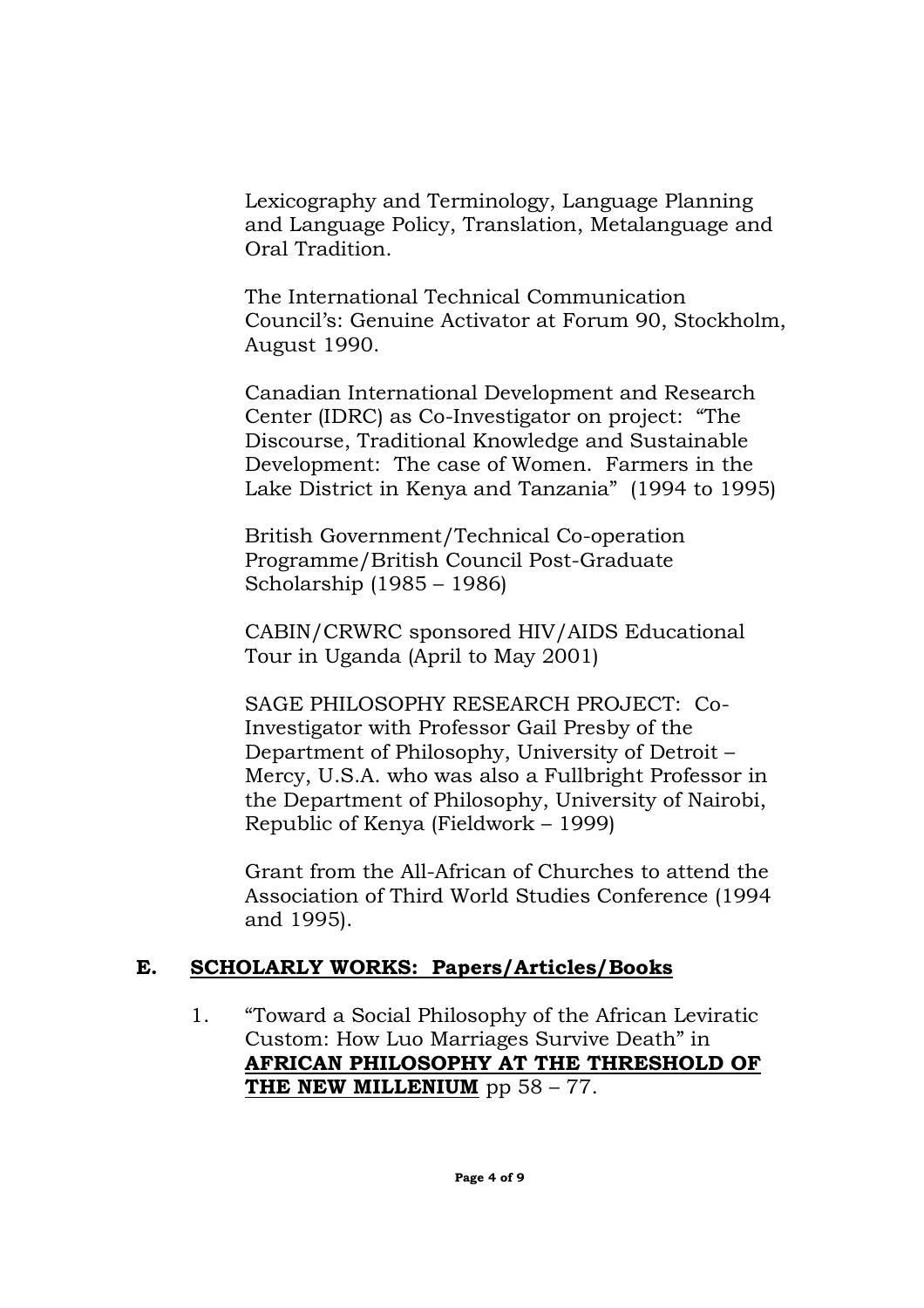Edited by Bekele Gutema and Daniel Smith. (Published 2005, Addis Ababa University Printing Press, Addis Ababa, Ethiopia).

- 2. "Ethnicity and Constitution Making in Modern Kenya: Challenges and Opportunities" in **ETHNICITY IN AN AGE OF GLOBALIZATION**: UMU Studies in Contemporary Africa pp 184-190. Edited by Deirdre Carabine and Lawrence L. Ssemusu Published 2002, Nkozi: Uganda Martyrs University Press, Uganda.
- 3. "The Philosophical Anthropology of Constitution Making in Modern Kenya: Challenges and Perspectives" Paper presented at Conference organized by the Collaborative Center for Gender and Development/Kenya Oral Literature Association on the theme: **GENDER AND CONSTITUTION MAKING** (10th -11th March 2000 at Silver Springs Hotel, Nairobi Kenya)
- 4. "Human Rights in a Multi-Cultural Context: Implications for Kenya's Struggle for Democratic Change". Paper presented at conference between Human Rights NGOs and Donor Agencies:  $11<sup>th</sup> - 12<sup>th</sup>$ April 1996 at Safari Park Hotel, (Center for Governance and Development/International Commission for Jurists, Kenya Section).
- 5. "Christianity and the African Renaissance: A Study of Bishop Henry Okullu's Theology of Development" in **THE AFRICAN AND EUROPEAN ORIGINS OF THE REINAISSANCE AND THEIR CONTRIBUTION TO HUMAN DEVELOPMENT** pp 148 – 164. Published October 1999 Goethe Institute - Johannesburg, Republic of South Africa.
- 6. "Oral Narrative as Discourse" in **UNDERSTANDING ORAL LITERATURE** pp 65 – 69. Edited by Austin Bukenya, Wanjiku M. Kabira and Okoth Okombo Published 1994, Nairobi University Press, Nairobi Kenya.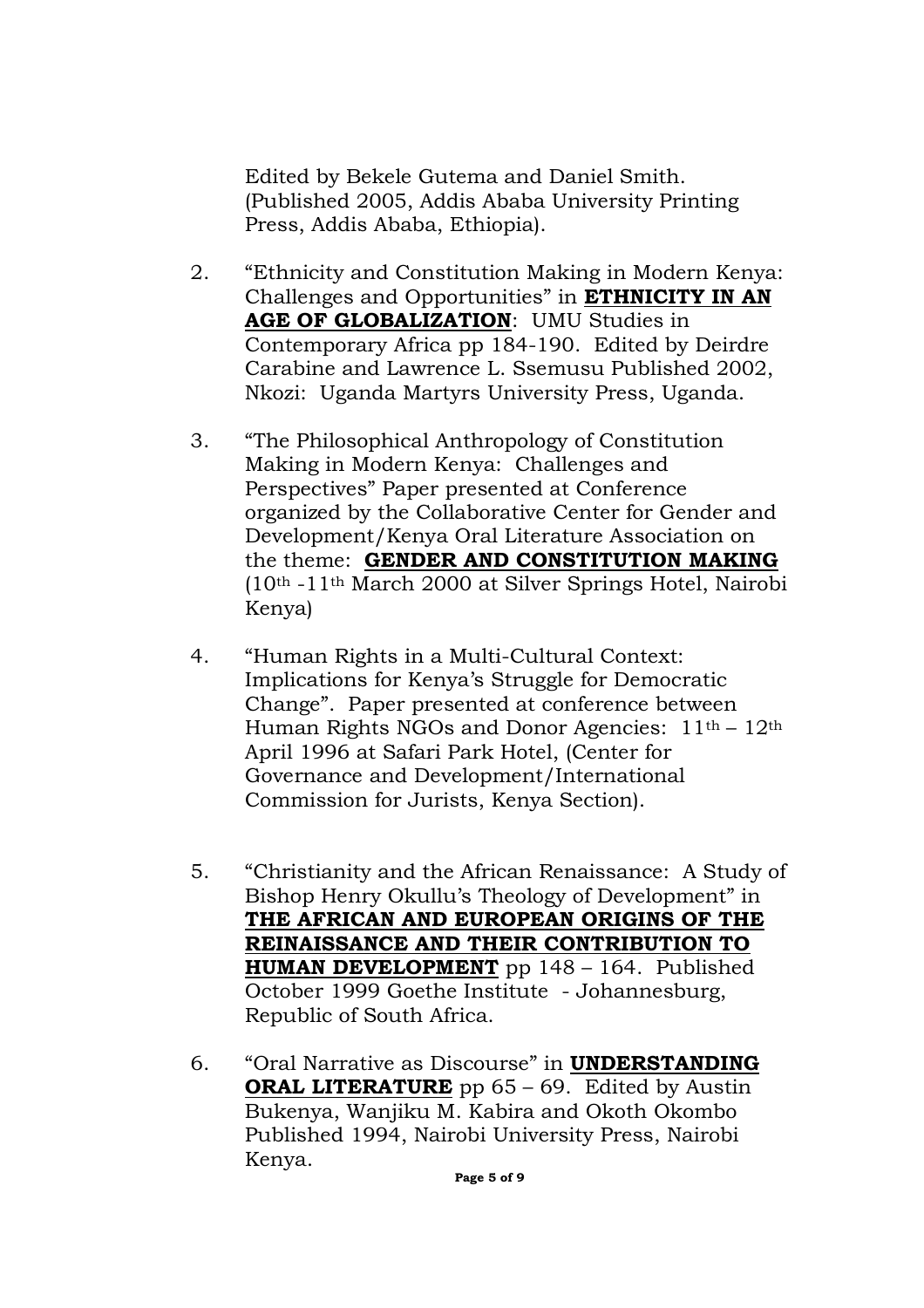- 7. **OKOT P'BITEK ON TRIAL** and **THE SUBSTANCE**. (Two plays). Published by Lifelong Educational Materials Publishers, Nairobi, Kenya.
- 8. "Ethnicity and Civil Society in Kenya: Problems and Perspectives" Papers Presented at the 12th Annual Meeting of the Association of Third World Studies, Inc. at the College of William and Mary, Williamsburg, Virginia, (1994).
- 9. "Role of English for Specific Purposes in the 8:4:4 system of Education" Proceedings of Workshop organized by Kenya Technical Teachers College, Nyeri Town, Kenya. (August 1987)
- 10. "Grammar, Error Analysis and Remedial Language Teaching" Proceedings of International Conference Organized by the British Council, Nairobi, Kenya in the theme: **THE PLACE OF GRAMMAR IN LANGUAGE TEACHING** (April, 1988)
- 11. "Interactive Aspects of Functional Literacy and the Social-Cultural Environment" in **POST-HARVEST**. International Council for Technical Communication (FORUM 90) Stockholm, Sweden (August, 1990)
- 12. "Literacy Instruction and the Social-Cultural Environment". Processing of Conference Organized by British Council, Nairobi on the theme: **THE ROLE OF LANGUAGE AND LITERATURE IN THE SCHOOL CURRICULUM**. (February, 1991)
- 13. "Communications Skills in University Education" Proceedings of Staff Development Workshop organized by University of Nairobi, College of Education and External Studies, and German Foundation for International Development in Mombasa, Kenya (August 1991).
- 14. **WRITING SKILLS FOR DISTANCE EDUCATION** with Reuben M. Mwachiramba INADES INFORMATION – KENYA (1991) **Page 6 of 9**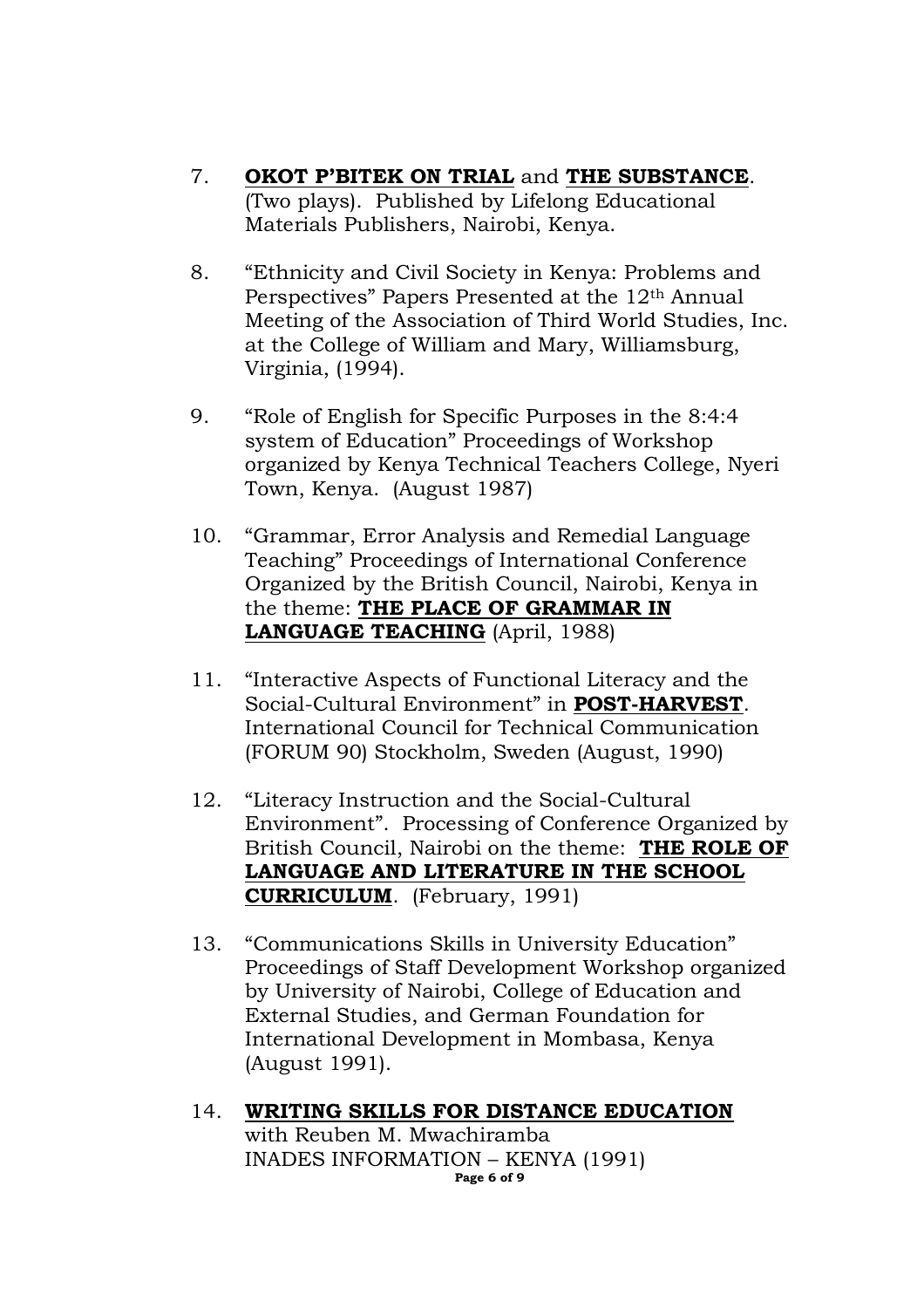- 15. "Life and Message of a Biography" **INTERLIT**: **The International Journal of Christian Publishing** Cook Communications Illinois, USA (March 1995)
- 16. "Functional Adult Literacy and Community Development: A Kenyan Experience" Pan-African Colloquium on Educational Innovation in Post-Colonial Africa, University of Cape Town, Republic of South Africa (1994)
- 17. "Language Use and Population Education" at the First Population Association of Kenya Conference organized in collaboration with the Population Studies and Research Institute, University of Nairobi, (November, 1994)
- 18. "Church and Human Rights: Political Social and Cultural Dimensions" AEAM Consultation on **CHURCH AND HUMAN RIGHTS**. Lusaka, Zambia (May 1993")
- 19. "The Language of Personnel Recruitment and Advertising: A Discourse Perspective" Second Language for Special Purposes (LSP) Conference held at University of Technology, Eindhoven, the Netherlands (August 1988)
- 20. "The Role of University of Nairobi in Adult and Continuing Education" Paper presented in Arusha, Tanzania at Conference organized by the Inter-University Council of East African (June 1988)
- 21. **DUSK OF GLOOM** and other poems. (Manuscript under preparation: Lifelong Educational Materials Publishers, Nairobi, Kenya)
- 22. A Biography of **OGINGA ODINGA** (Manuscript under preparation: Lifelong Educational Materials Publishers, Nairobi Kenya)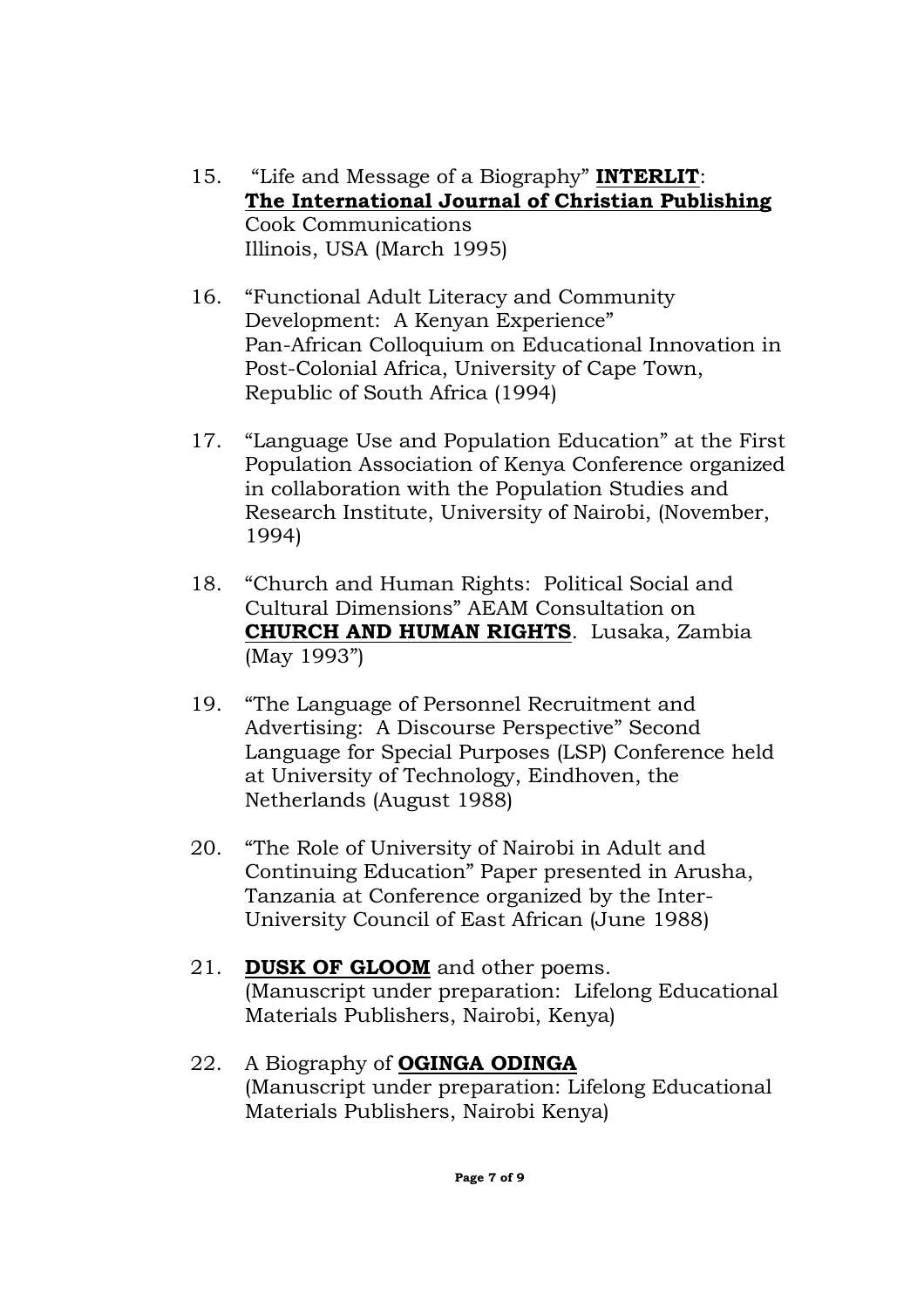23. A Biography of **BISHOP HENRY OKULLU** (Manuscript under preparation: Lifelong Educational Materials Publishers, Nairobi Kenya)

### 2.4 **A BIOGRAPHY OF DANIEL OWINO MISIANI,**

**(BENGA KING)** (Manuscript under preparation: A version already published by the Permanent Presidential Music Commission, Government Printer, Nairobi Kenya, (2010).

### **LUO CULTURAL HERITAGE**

An Ethnographic Sourcebook (Manuscript under preparation: Lifelong Educational Materials Publishers, Nairobi Kenya.

#### **LUO LEGENDS**

A translation of "Thuond Luo" (Manuscript under preparation: Lifelong Educational Materials Publishers, Nairobi Kenya)

2.7 **LANGUAGE, CULTURE AND IDENTITY IN EAST AFRICA** (Manuscript under preparation GAMBELA TODAY: ANYWAK MEDIA, ETHIOPIA)